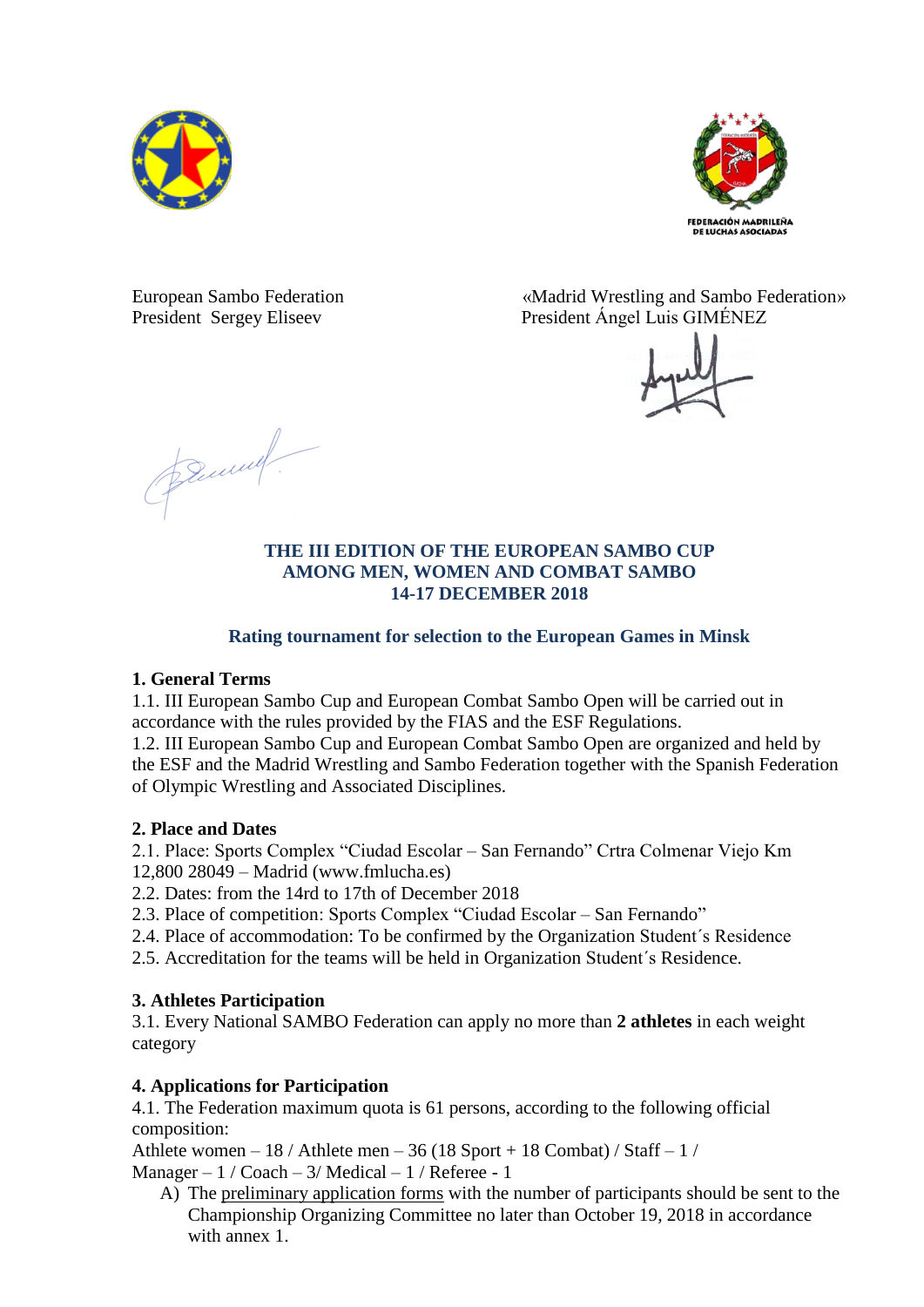B) The Madrid Wrestling and Sambo Federation will provide visa support only those delegations which will provide lists of participants in a timely manner in accordance with annex 2 no later from October 19 to November 14, 2018*.*

C) Applications for accommodation and transfer shall be submitted to the Championship Organizing Committee from November 8-14, 2018 in accordance with annex 3. D) The final application forms for the athletes' registration according to the weight categories should be submitted to the Championship Organizing Committee no later than November 14, *2018* in accordance with annex 4**.**

#### **5. Technical Terms**

5.1. Weight categories:

SPORTS SAMBO (Men): 52 kg, 57 kg, 62 kg, 68 kg, 74 kg, 82 kg, 90 kg, 100 kg, +100 kg SPORTS SAMBO (Women): 48 kg, 52kg, 56kg, 60kg, 64kg, 68kg, 72kg, 80Kg +80Kg COMBAT SAMBO (Men): 52 kg, 57 kg, 62 kg, 68 kg, 74 kg, 82 kg, 90 kg, 100 kg, +100 kg

5.2 TEAM SPORTS SAMBO, Men: -68 kg, -82 kg, -100 kg, Women: -60 kg, -68 kg

5.3 Each athlete must undergo a medical examination before leaving the country for the Championship.

5.4. The Organizing Committee guarantees first aid to all the participants of sports delegations. 5.5. The Repechage system from finalists is applied.

5.6. All participants, coaches, referees and representatives must have medical insurance**.** The presence of insurance will be checked at the accreditation. Without health insurance athletes are not allowed to participate in the Championship. The athletes, who do not have the compulsory health insurance, will be provided by the Championship Organizing Committee a possibility to purchase the relevant insurance at their own cost during the accreditation.

5.7. According to the ESF invitation referees with the international category are admitted to referee.

5.8. All delegations should bring to the competition their national anthem (CD), and 2 national flags (1x2 meters).

5.9. The participants of the official ESF competitions have to get a backnumber on their sambo jackets indicating surname and name (max 12 characters), as well as the country code (name of the country). The backnumbers should be ordered on [www.sambobacknumber.com](http://www.sambobacknumber.com/)

# **6. Financial terms and rates**

6.1. Each member of the official delegation is obliged to contribute **80**  $\epsilon$  per day (2 meals and accommodation). Transfer from *airport/railway station-hotel-place of the competition venue and back* is 15  $\epsilon$  per person. Each national federation should solve all financial issues with the organizing committee before November 14, 2018 to the following bank details to the account of the Madrid Federation of Olympic Wrestling and Associated Disciplines:

Company Name:

FEDERACIÓN MADRILEÑA DE LUCHAS ASOCIADAS

Address:

Av. Salas de los Infantes,  $1 - 1^\circ$ 

CP 28034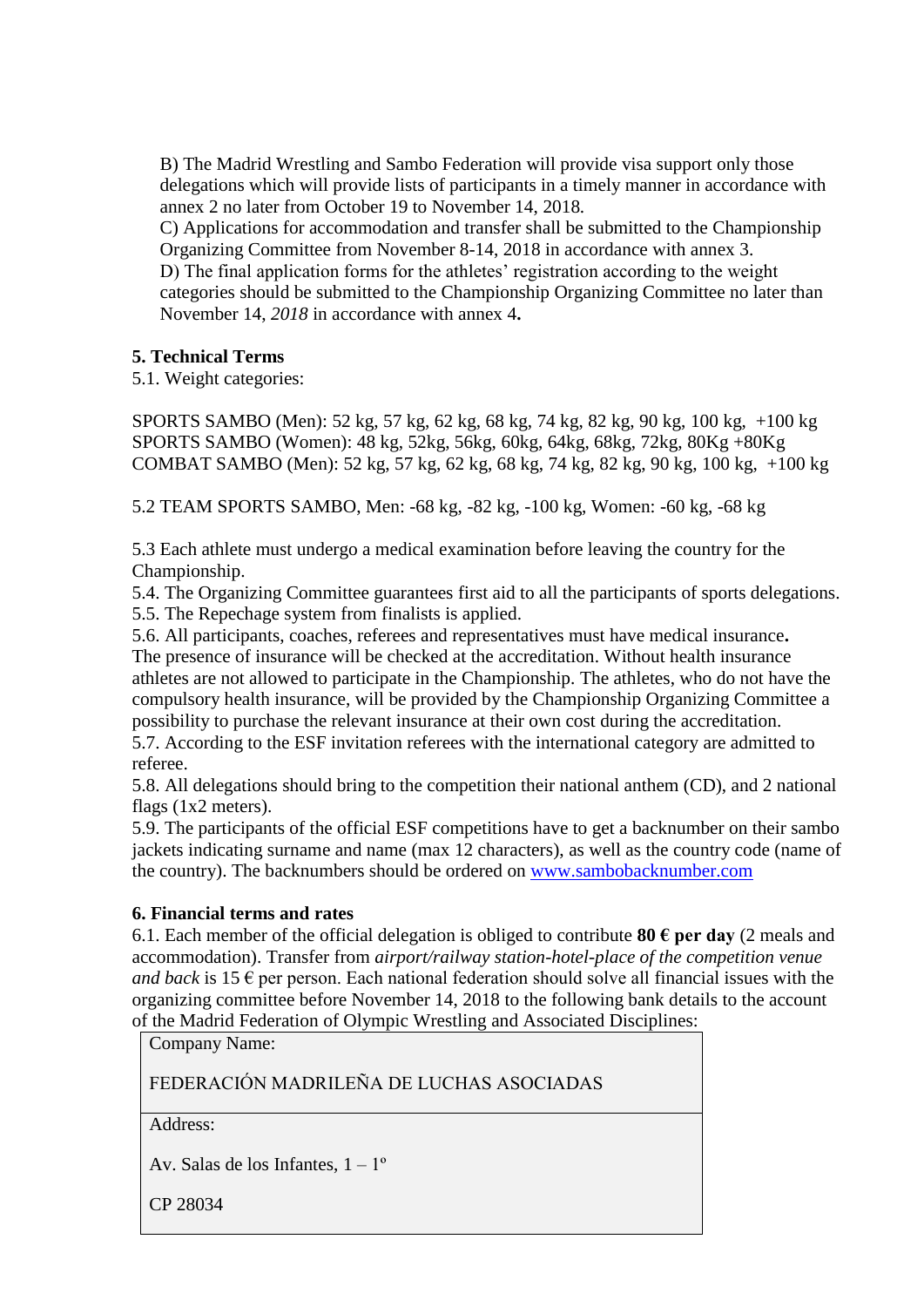Madrid (Spain)

Account Name:

FEDERACIÓN MADRILEÑA DE LUCHAS ASOCIADAS

IBAN: ES4800491892692710379711

SWIFT / BIC code: BSCHESMM

Bank Name: BANCO SANTANDER

Branch Address:

Oficina 1892 Calle Alcalá, 28 CP 28014 Madrid (España)

 In case of cancellation November 14, 2018 payments will be lost and not refunded. 6.2. Participants arriving at the competition without being included in the application form before November 14 will be admitted after the payment in the amount of  $120 \epsilon$  per day. 6.3. The Organizing Committee provides food and lodging to the EFS President, EFS Secretary General, Chief referee, Chief Secretary and 10 referees in accordance with the EFS Regulations. The ESF pays for the referees' work at the competition.

6.4. Registration of the athletes is made by means of the FIAS on-line license and competitions registration system [http://registration.sambo-fias.org/.](http://registration.sambo-fias.org/) Each National Sambo Federation should get a login and a password from FIAS to log in to its system's account. Admission of the athletes to the competitions is made only by means of the FIAS on-line license and competitions registration system. The cost of license is \$35 USD, all questions related to the registration should be addressed to FIAS: tel.+7(495) 411-61-37, [info@sambo-fias.com.](mailto:info@sambo-fias.com) 6.5. Each national sambo federation should pay the ESF annual membership fee in line with the ESF regulations.

# **7. Awarding of the winners and prize-winners.**

7.1. Winners and prize winners in individual competitions will be awarded with medals and diplomas. Sportsmen in team competitions will be also awarded with medals and diplomas. Medals and diplomas are provided by the Organising Committee.

7.2. Teams which won prizes will be awarded with cups. Cups are provided by the Organizing Committee.

# **8. Official ceremonies**

8.1. The competitors should wear red uniform at the official ceremonies of the European Sambo Championship.

8.2. The national anthem will be performed and the national flag will be raised in honour of the winners.

8.3. The representatives of the national sambo federations will be admitted to the VIP area only in the corresponding clothing, admission in sportswear will be restricted.

In order to ensure the quality of organization and holding of the tournament and necessary conditions for the participants as well, we request you to send the application forms in a timely manner in accordance with the annexes  $N<sub>2</sub>1$ , 2, 3, 4.

# Contacts for the Championship Organizing Committee:

Ángel Luis GIMÉNEZ, Mob.: +34 669498446, Tel / Fax: +34 913646304 e-mail: [presidente@fmlucha.es](mailto:presidente@fmlucha.es) / [info@fmlucha.es](mailto:info@fmlucha.es)